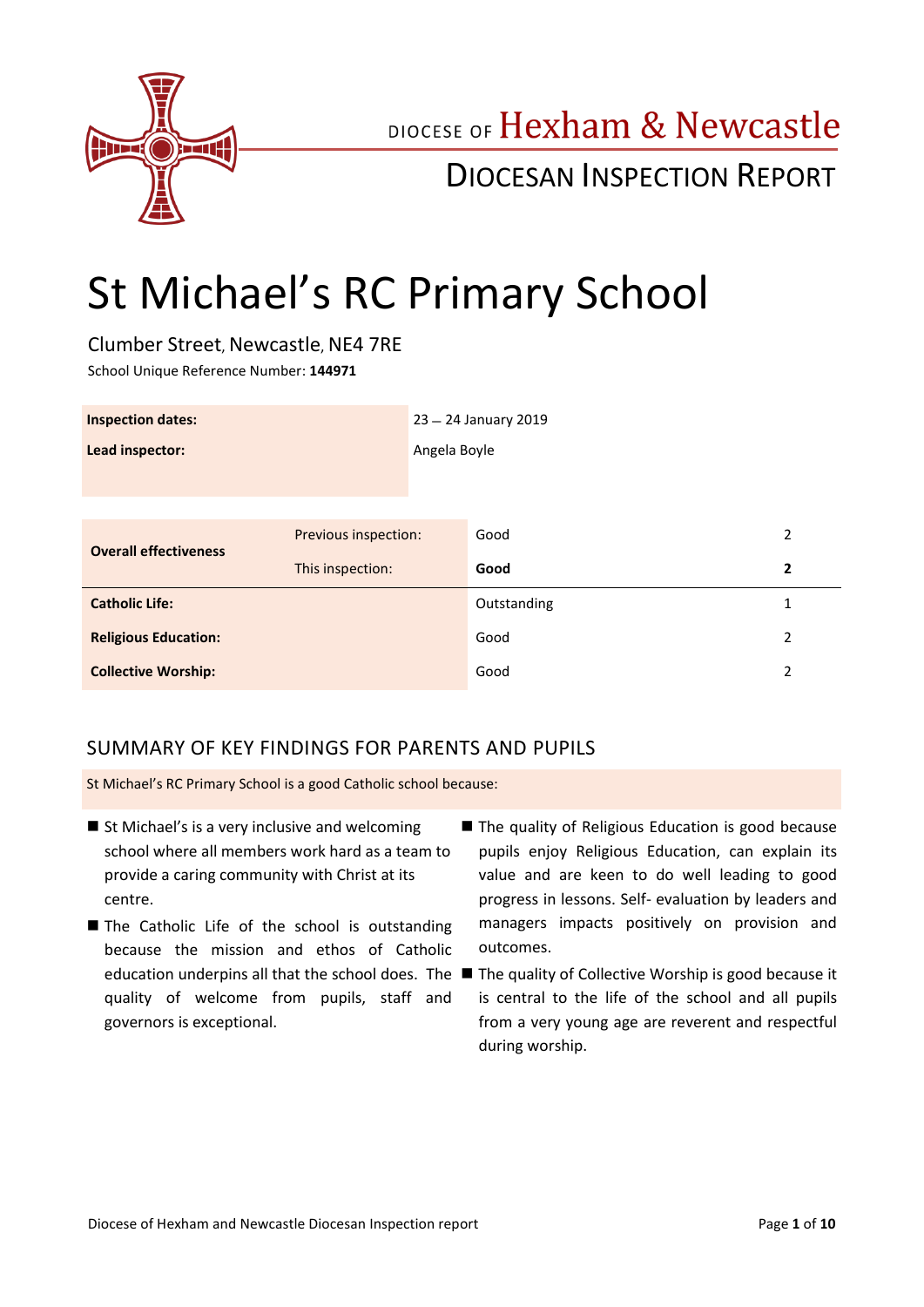## FULL REPORT

#### INFORMATION ABOUT THE SCHOOL

- St Michael's is an average sized primary school serving the parish of St. Michaels' in Elswick.
- There are currently 31% of pupils who are baptised Catholic.
- **The proportion of pupils from minority ethnic groups, including those who do not have English as their** first language is high.
- The school is situated in an area of high social deprivation.
- The proportion of pupils known to be eligible for pupil premium is well above average.
- The proportion of pupils who have special educational needs and or disabilities is above the national average.
- St Michael's is part of the Sacred Heart Partnership of Schools Multi Academy Trust.

#### WHAT DOES THE SCHOOL NEED TO DO TO IMPROVE FURTHER?

- **IMPROVE THE GUALITY OF RELIGIOUS Education by:** 
	- further embedding feedback for learning so that pupils are guided to make improvements to their work in greater depth in-order to move learning forward.
- **IMPROVE THE GUALLY OF COLLECTIVE WORSHIP by:** 
	- allowing pupils to take the initiative and plan and lead worship independently in a range of contexts, using a variety of approaches.
	- ensuring there is a systematic progression of skills in pupil planning, preparing and leading Collective Worship.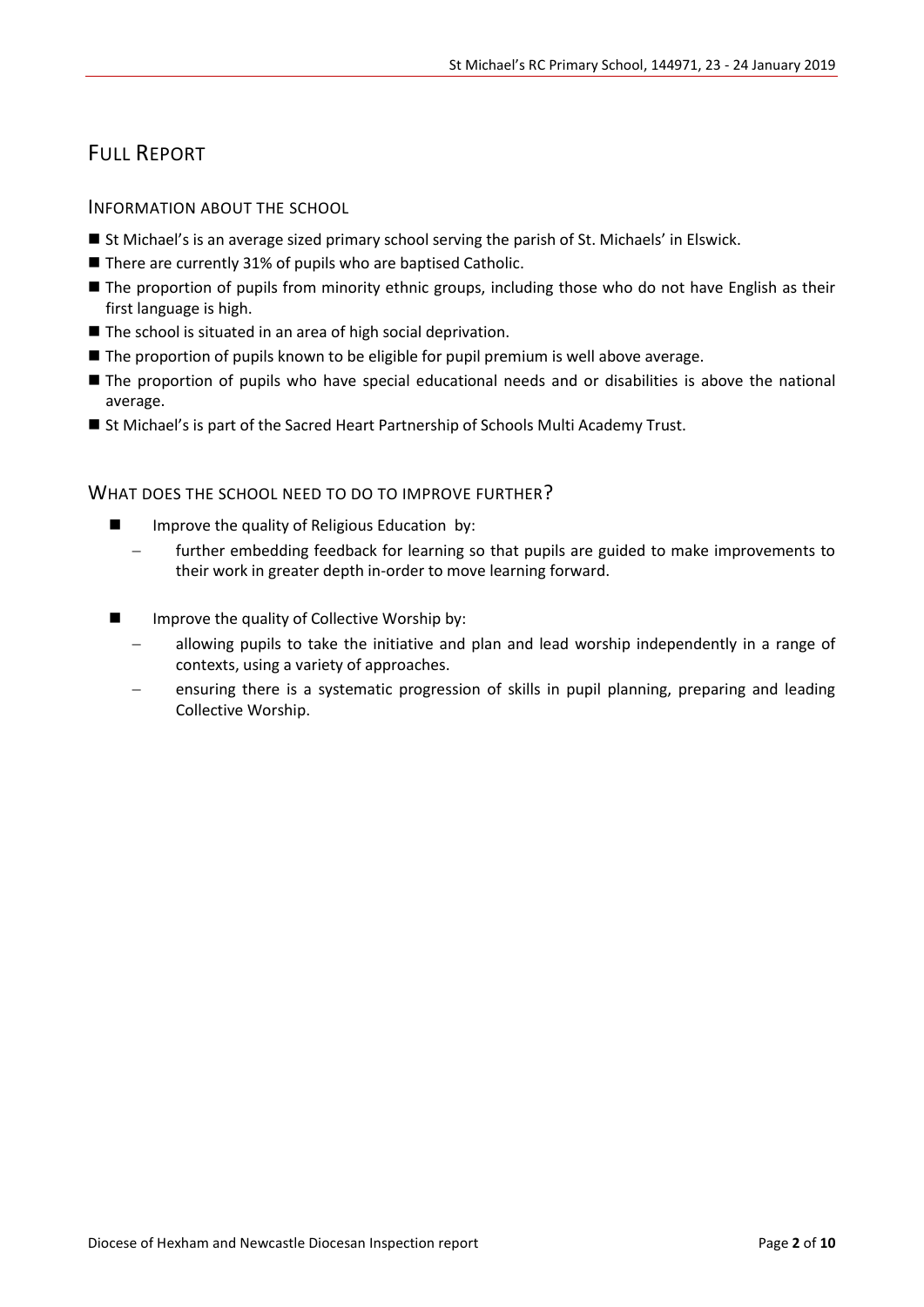## CATHOLIC LIFE

THE QUALITY OF THE CATHOLIC LIFE OF THE SCHOOL **1 1** 

- The extent to which pupils contribute to and benefit from the Catholic Life of the school.
- The quality of provision for the Catholic Life of the school.  $1 \t 1$
- How well leaders and managers promote, monitor and evaluate the provision for the Catholic Life of the school.

#### **The extent to which pupils contribute to and benefit from the Catholic Life of the school is outstanding.**

- Pupils are at the centre of the school's mission and ethos and eagerly participate in the many opportunities provided to contribute to the Catholic Life of the school.
- All pupils have a deep sense of belonging to their school family. They clearly articulate how the school is helping them to become better people, demonstrating their understanding of Gospel Values. One pupil stated, 'We have the Ten Commandments and we try to follow God's way'.
- Pupils confidently talk about their charity work taking place throughout the year; they are alert to and respond willingly to the needs of others. They actively organise a varied assortment of fund raising opportunities, such as collecting for the local food bank or singing to raise funds for the local care home. The recently established Mini Vinnies group now make decisions around charitable support.
- Pupils are willing and eager to take on positions of responsibility and leadership within the school and the wider community.
- Pupils discuss their own faith and spirituality with confidence and are proud of their religious background and beliefs. They demonstrate religious tolerance and a deep respect for faiths other than their own.
- Behaviour is exemplary, pupils show great care and respect for one another and say they feel safe and well cared for.

#### **The quality of provision for the Catholic Life of the school is outstanding.**

- The provision for the Catholic Life of the school has the highest possible priority with the school mission statement 'Live life to the full', lived out by all. This is prominently displayed throughout the school.
- All staff have high expectations and a shared vision with regard to the school ethos and the Church's mission in education.
- The school is a prayerful community and the learning environment reflects the school's mission and celebrates its Catholic character with vibrant displays, artefacts and the creation of sacred spaces throughout the school.

1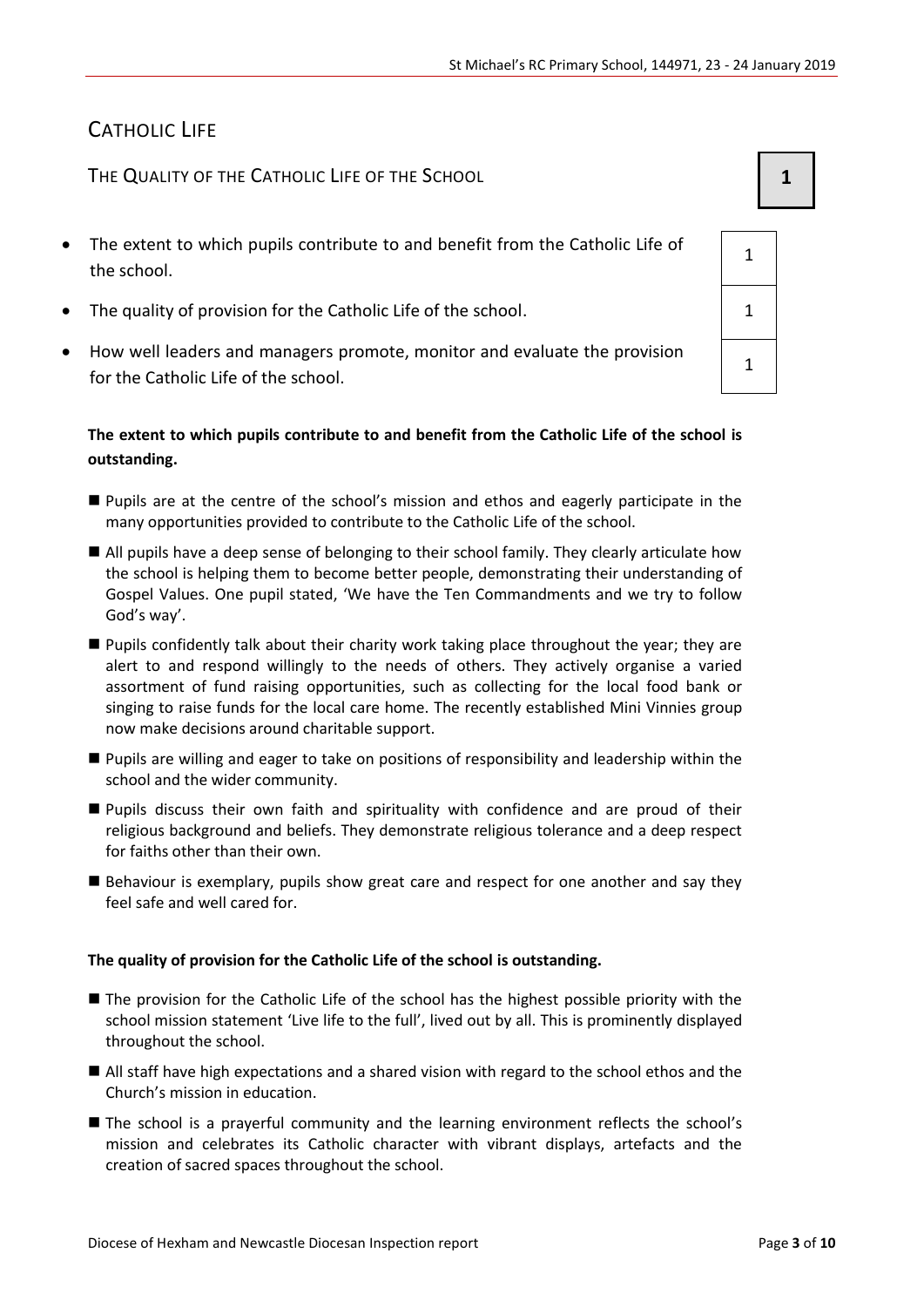- Pastoral care for pupils and their families is outstanding as a result of the commitment of all stakeholders as well as having clear policies and procedures in place. There is an explicit commitment to the most vulnerable and needy. For example, the work of the school counsellor to support the emotional well-being of pupils which has had a significant impact on the work of the school. Similarly, the attendance team has made a significant impact and parents value their support.
- Personal, social and health education (PSHE) and relationships and sex education (RSE) are effectively planned and well taught at age appropriate levels. They reflect Catholic teaching and principles and follow diocesan policy and guidelines.

#### **How well leaders and managers promote, monitor and evaluate the provision for the Catholic Life of the school is outstanding.**

- School leaders are deeply committed to the mission of the Church and provide clear direction for the Catholic Life of the school. Together they very effectively promote, monitor and evaluate the provision for the Catholic Life of the school. They are highly ambitious for all children.
- The school's self-evaluation is an accurate reflection of planned monitoring, analysis and self-challenge. It has clear links to the school development plan and is focused on improvements to the Catholic Life of the school and improved outcomes for pupils.
- Focused staff training and rigorous induction procedures have developed awareness, understanding and a commitment to the school's Catholic ethos.
- The school has very successful strategies for engaging with parents and carers; they have a clear understanding of the school's mission and are highly supportive of it. Parents feel that the Catholic ethos is very strong; they feel very welcome and able to talk to staff about their children.
- Governors make a significant contribution to the Catholic Life of the school and are actively involved in monitoring and evaluation. They make informed decisions, provide support and are prepared to challenge where necessary.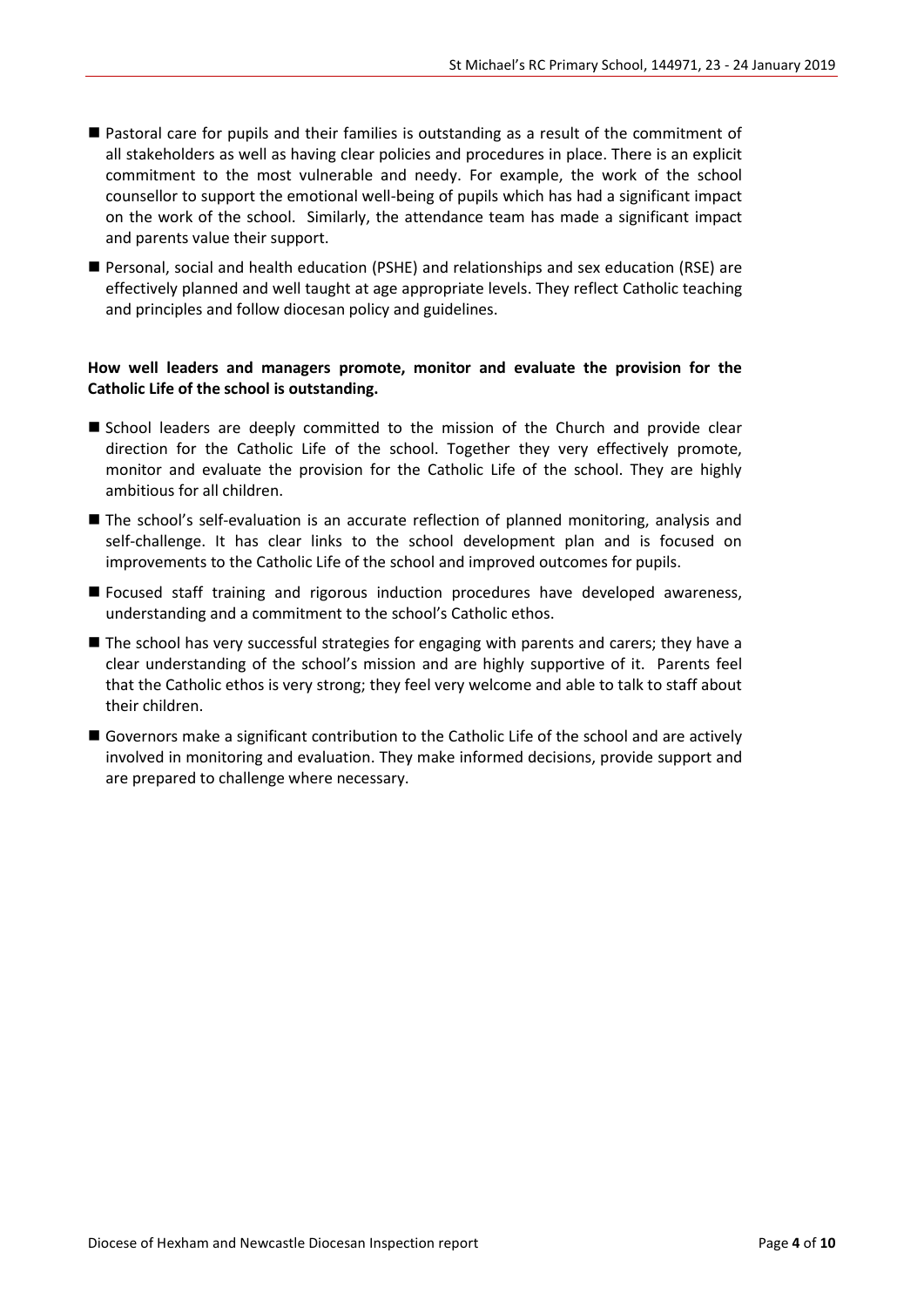## RELIGIOUS EDUCATION

### THE QUALITY OF RELIGIOUS EDUCATION **2**

- How well pupils achieve and enjoy their learning in Religious Education. 2
- The quality of teaching and assessment in Religious Education. 2
- How well leaders and managers promote, monitor and evaluate the provision for Religious Education.

#### **How well pupils achieve and enjoy their learning in Religious Education is good.**

- Most pupils enjoy and understand the value of Religious Education and are keen to do well. They speak with enthusiasm about their learning and have very positive attitudes towards their lessons. Books are well presented with a good standard of work and an interesting variety of activities. Pupils in all classes take pride in their work.
- Pupils value and appreciate the support they receive from their teachers. In all lessons observed across the school, pupils concentrate well and are rarely off task. Behaviour for learning is outstanding.
- Outcomes for pupils are good overall and improving. Pupils generally enter school with knowledge and skills that are below what is expected for their age. They make good progress in lessons over time. Many pupils are reflective in their responses showing signs of their developing religious literacy. They are able to consider the impact of religious ideas on their own lives.
- Pupils identified as having a special educational need and or disability make good progress because their needs are accurately identified and are well supported by skilled teaching assistants.
- Systems are in place to evaluate the progress of different groups of learners. Inspection findings and evidence provided by the school show some differences between groups of learners. These issues are cohort specific and are currently being addressed by the school.

#### **The quality of teaching and assessment in Religious Education is good.**

- Teaching is consistently good. The Come and See programme is used effectively and teacher's subject knowledge is good. Teachers have high expectations of pupils' work and behaviour which are effectively communicated to pupils.
- Teachers have a clear understanding of the value of Religious Education and there is a willingness to share good practice.
- A variety of teaching strategies, good questioning skills and clear explanations ensure that pupils are interested and engaged in their learning and make good progress.
- Teachers have developed common strategies across all classes ensuring that work is differentiated to closely match pupils' needs and abilities.

| $\overline{c}$ |  |
|----------------|--|
| $\overline{2}$ |  |
| $\mathbf 1$    |  |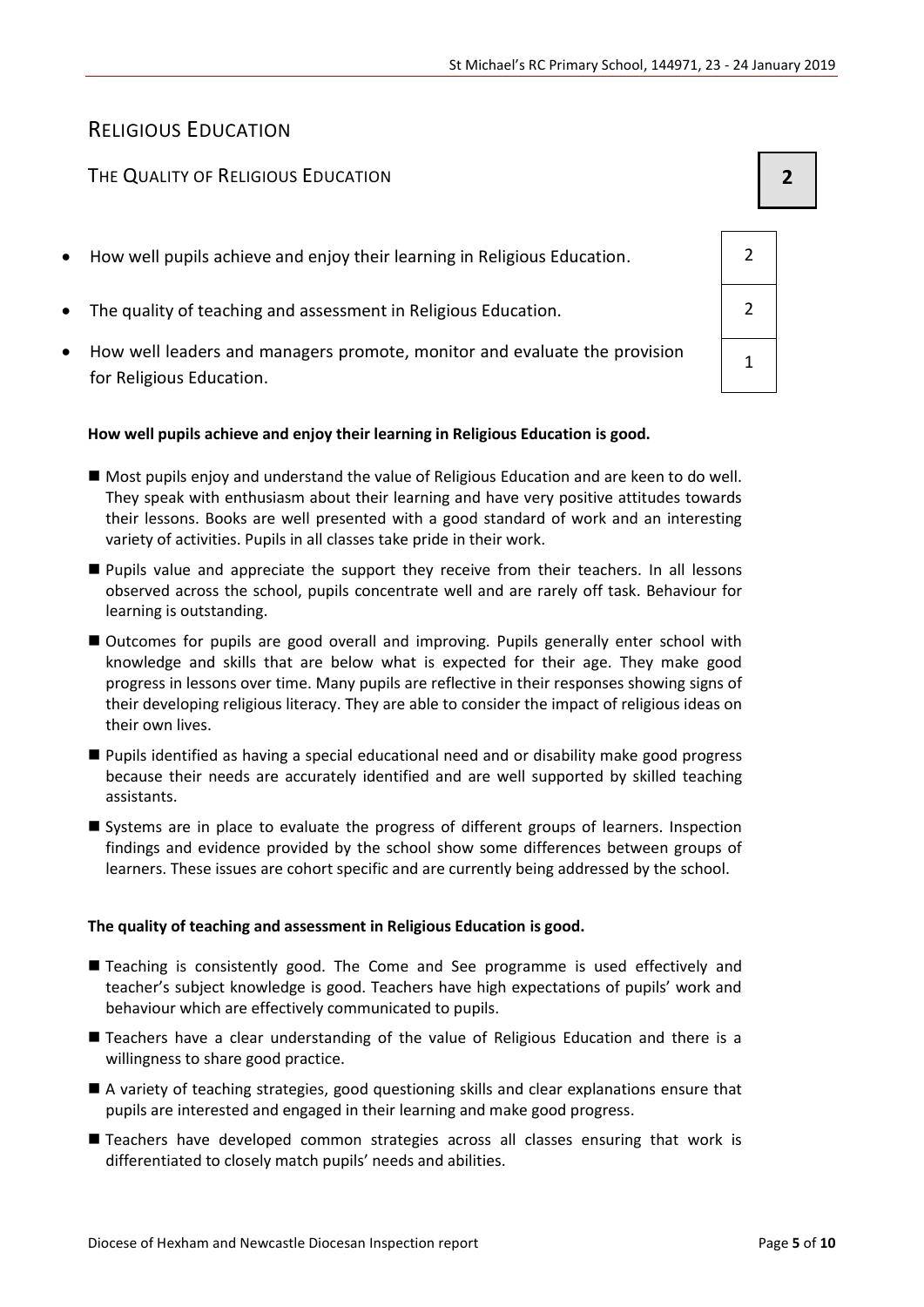- Teachers mark work regularly and the feedback given to pupils is positive and supportive. There are some good examples of focused marking with accurate steps to improve learning. Pupils are routinely given time to respond to feedback with some pupils in upper key stage two beginning to respond in greater depth. However, challenge and further questions are not always closely linked to the task and therefore do not move learning forward.
- The school has an effective tracking system to monitor pupils' progress and achievement in Religious Education. Staff have become confident and accurate in their assessments and pupils are involved in self-assessment.

#### **How well leaders and managers promote, monitor and evaluate the provision for Religious Education is outstanding.**

- The leader for Religious Education and the Head of School are committed, knowledgeable, enthusiastic and are well informed of current developments in Religious Education.
- Leaders ensure their vision for the subject is shared through staff meetings, briefings and attendance at diocesan training. As a result, Religious Education has a very high profile in the school and is well planned to meet the needs of all pupils. It compares favourably with other core subjects in terms of staffing, resources and time. A number of staff hold the Catholic Certificate in Religious Studies.
- Leaders carry out a range of systematic monitoring activities relating to provision and outcomes in Religious Education and the school is well placed to further improve.
- Governors are frequent visitors to the school and have a high profile. They are extremely supportive but also confident in their ability to appropriately challenge the leadership team. Governors are well informed of standards in Religious Education. Regular monitoring is carried out by the Religious Education link governor who provides high quality, insightful feedback to the leadership team.
- Sacramental preparation is given a high priority by the school; it is fully embedded in the Religious Education curriculum and follows diocesan guidelines. It is highly valued by parents.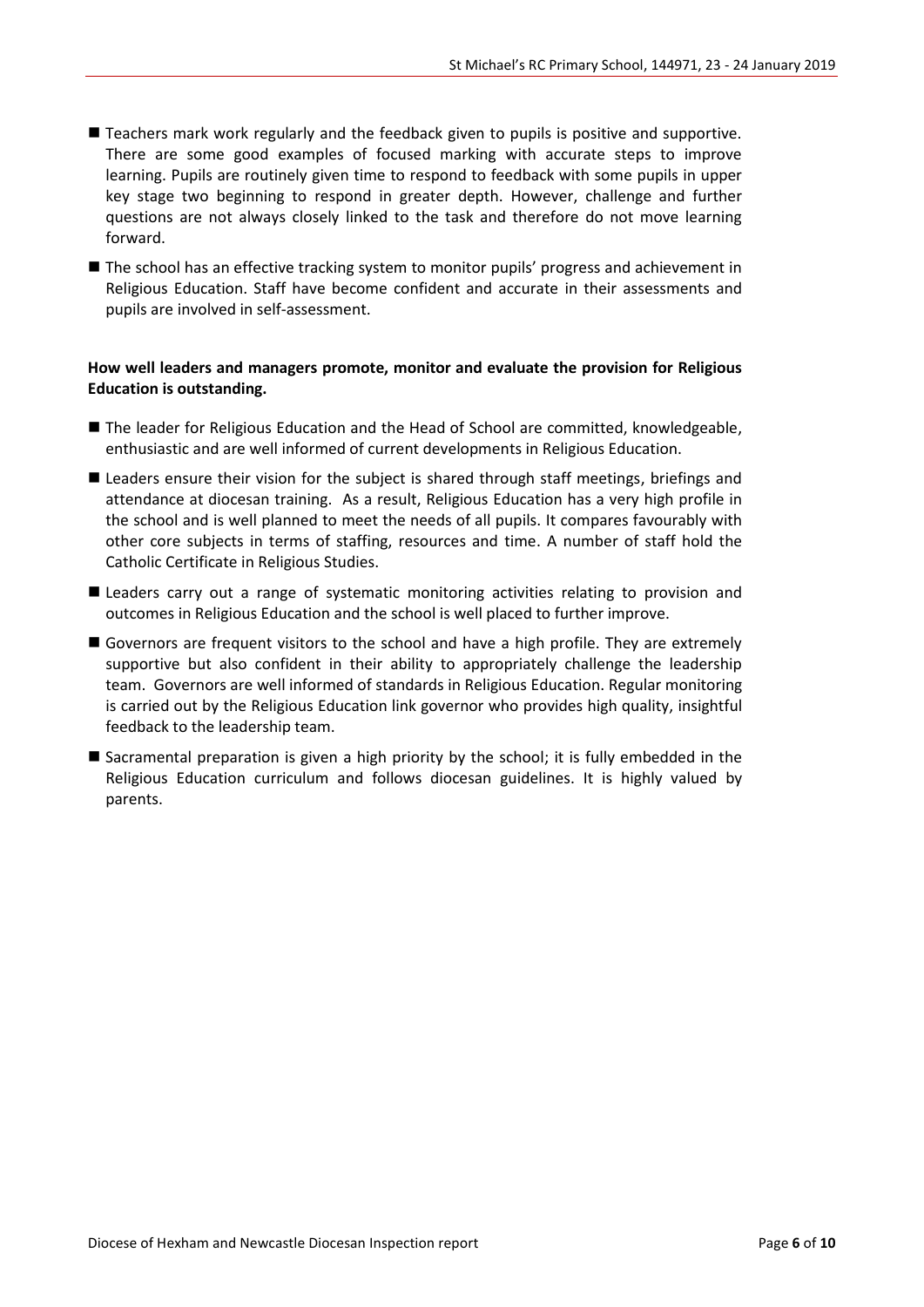### COLLECTIVE WORSHIP

### THE QUALITY OF COLLECTIVE WORSHIP **2**

- How well pupils respond to and participate in the school's Collective Worship. 2
- The quality of provision for Collective Worship.
- How well leaders and managers promote, monitor and evaluate the provision for Collective Worship.

#### **How well pupils respond to and participate in the school's Collective Worship is good.**

- St Michael's is a very prayerful community where worship is a regular and meaningful part of each day.
- From the earliest age pupils act reverently and show respect when participating in acts of worship. They join in prayers with confidence and sing with great enthusiasm, they are at ease when praying with their school community. Pupils speak of, 'feeling calm and peaceful' when praying with their class.
- Pupils know what constitutes the various elements of Collective Worship and are able to prepare and lead class worship with increasing confidence. Pupils rely heavily on structures and formats provided by adults and now require further opportunities to plan and lead worship independently in a range of contexts using a variety of approaches.
- Pupils have a very good understanding of the Church's liturgical year, its seasons and feasts.
- Pupils confidently discuss what being part of a prayerful community means to them. Collective Worship contributes significantly to their spiritual and moral development.
- **There is a deep sense of respect for faiths other than their own and pupils are well** informed. They have an excellent understanding of other world faiths.

#### **The quality of provision for Collective Worship is good.**

- Collective Worship is central to the school and forms the heart of each day; it is inclusive, reflective and ensures that the spiritual needs of all pupils are well met. It is very well resourced. Staff and pupils pray together as part of all school celebrations.
- There is a clear policy for Collective Worship with a well-structured programme of liturgies and a clear sense of purpose and message which reflects the Catholic character of the school.
- Collective Worship planning indicates pupils are competently guided in their preparation, planning and delivery of Collective Worship. Pupils in year three presented a very reflective class liturgy. The pupils involved in planning were able to clearly explain their role in preparation and the part they played in planning and their choice of Gospel reading. Currently there is no systematic progression of skills at age appropriate levels across the

| $\overline{2}$ |  |
|----------------|--|
| $\overline{2}$ |  |
| $\overline{2}$ |  |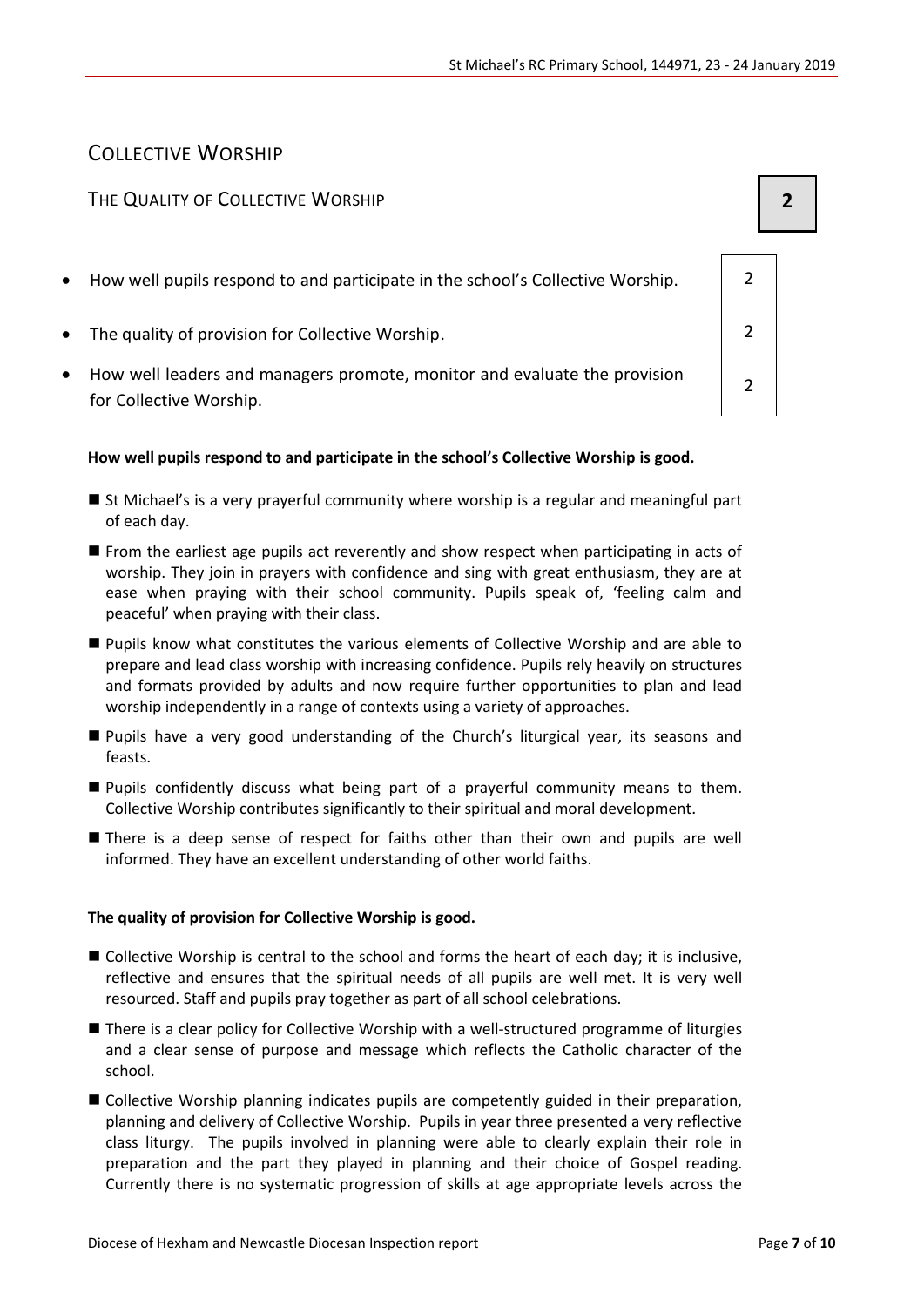school to encourage independence when planning or leading Collective Worship.

- Focal points and displays in each classroom and throughout the school are thought provoking, well-resourced and provide very good support for reflection and prayer.
- Parents and governors are invited to share the spiritual life of the school, they appreciate and take full advantage of the opportunities to attend special events and say they are moved by the experience.

#### **How well leaders and managers promote, monitor and evaluate the provision for Collective Worship is good.**

- Leaders and managers are enthusiastic and know how to plan and deliver high quality experiences of worship which is relevant to all pupils. They model this in school and ensure it is shared with staff. They have a deeply rooted understanding of the church's liturgical year, its seasons, rites and symbols and ensure displays and artefacts around the school reflect this.
- **E** Leaders ensure staff receive formation in the development of spiritual and liturgical understanding. They make effective use of professional development opportunities offered through the diocese as well as personnel from the Sacred Heart Partnership.
- **E** Leaders regularly monitor Collective Worship and it is under regular review. They are constantly seeking ways to improve upon the pupil experience and have a clear vision that Collective Worship is seen as a priority.
- Leaders seek the views of pupils, staff and parents regarding the quality and significance of worship. Parents often comment upon the high quality of worship and their views are recorded and highly valued.
- Governors are regular visitors to the school and are a visible presence at many acts of worship enabling them to have a clear understanding of strengths and areas for development; they ensure Collective Worship forms part of the review of school performance.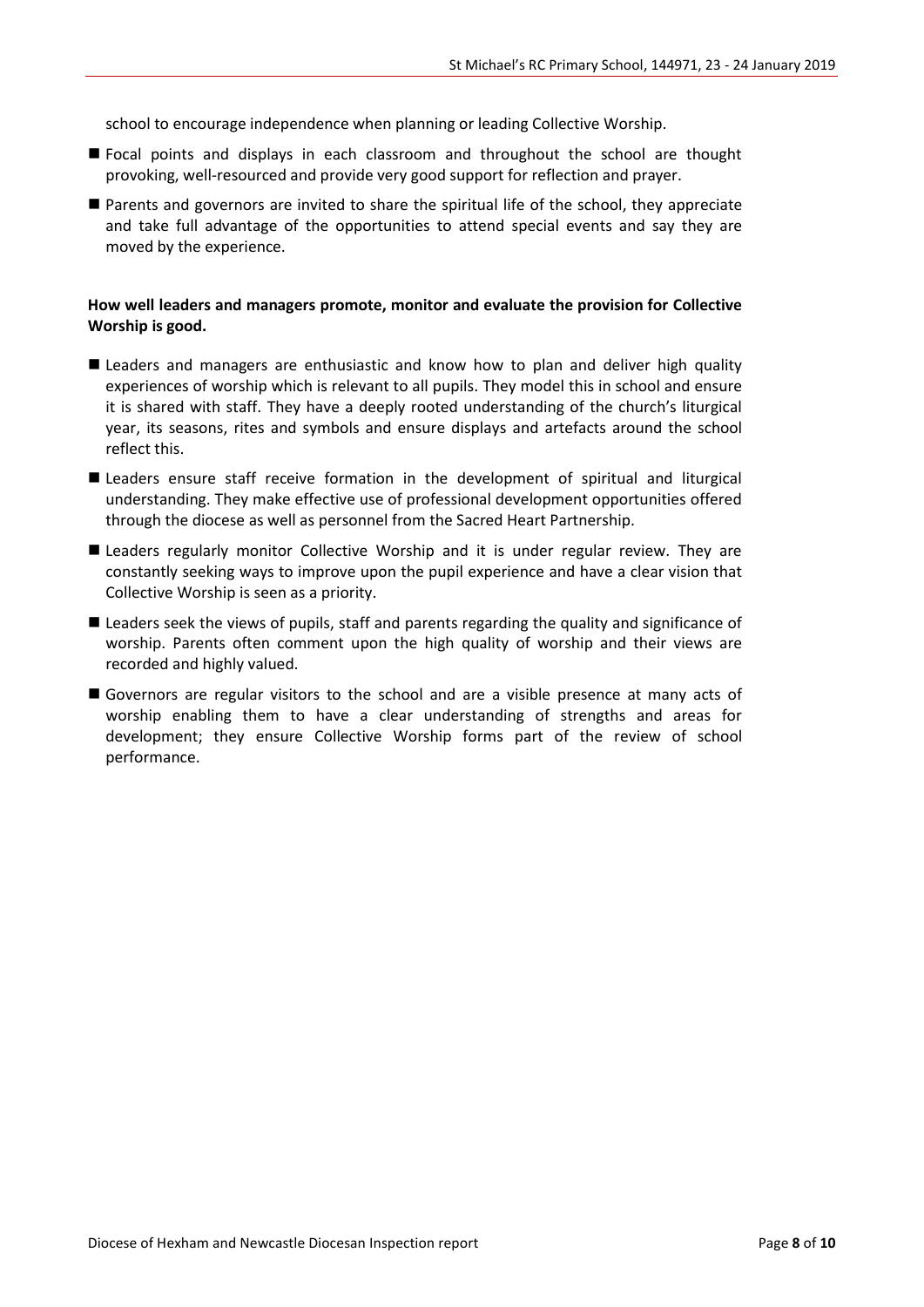## SUMMARY OF INSPECTION JUDGEMENTS

## **HOW EFFECTIVE THE SCHOOL IS IN PROVIDING CATHOLIC EDUCATION: 2**

 $\overline{\phantom{a}}$ 

 $\overline{\phantom{0}}$ 

| <b>CATHOLIC LIFE:</b>                                                                                             |  |
|-------------------------------------------------------------------------------------------------------------------|--|
| The extent to which pupils contribute to and benefit from the Catholic<br>Life of the school.                     |  |
| The quality of provision for the Catholic Life of the school.                                                     |  |
| How well leaders and managers promote, monitor and evaluate the<br>provision for the Catholic Life of the school. |  |

| <b>RELIGIOUS EDUCATION:</b>                                                                  |  |
|----------------------------------------------------------------------------------------------|--|
| pupils achieve and enjoy their learning in Religious<br>How well<br>Education.               |  |
| The quality of teaching and assessment in Religious Education.                               |  |
| How well leaders and managers monitor and evaluate the provision<br>for Religious Education. |  |

| <b>COLLECTIVE WORSHIP:</b>                                                                           |  |
|------------------------------------------------------------------------------------------------------|--|
| How well pupils respond to and participate in the school's Collective<br>Worship.                    |  |
| The quality of provision for Collective Worship.                                                     |  |
| How well leaders and managers promote, monitor and evaluate the<br>provision for Collective Worship. |  |